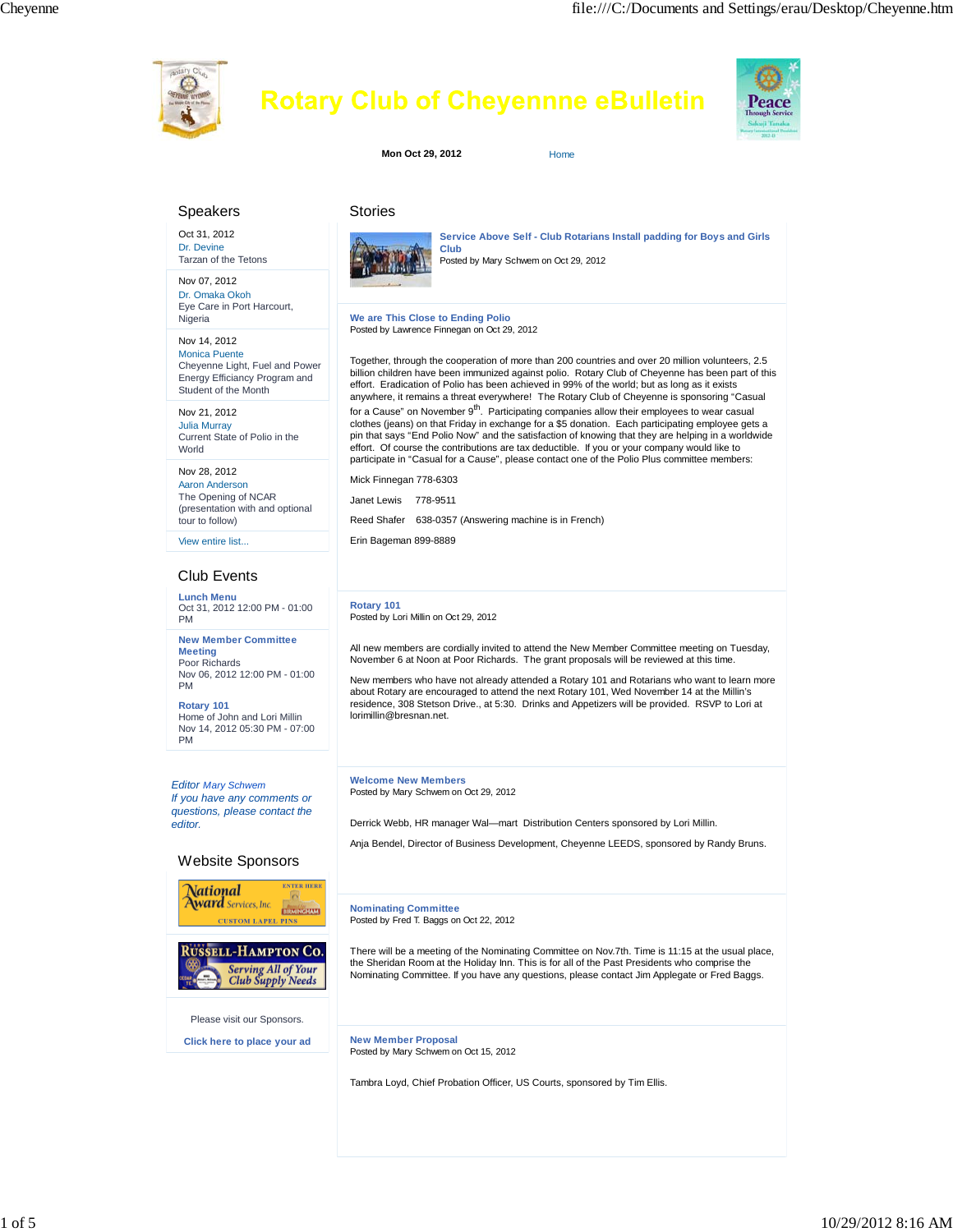**Attention Military Veterans** Posted by Dana B. Metzke on Oct 09, 2012 If you are a veteran of or currently serving in the United States Armed Forces, and joined the Cheyenne Rotary Club after 2006, please let us know your name and branch of service so that we may honor your service to our country at the November 7 Club meeting. We have the information for those who joined the Club before 2006 **New Member Committee Grant** Posted by James Bowers on Oct 08, 2012 The New Member Committee is accepting grant proposals October 1<sup>st</sup>-31<sup>st</sup>, 2012. The amount<br>available for funding is \$1,000 with award to be provided in early December. If you know of a nonprofit (501c3) organization that is seeking funding please have them submit a proposal. Grant Proposal: Proposals should not exceed ONE page typed. Each proposal should include the following: mission, project description, amount of funding requested and timeline of project. Preference will be given to organizations or projects based in Laramie County. Send proposal to: James Bowers Chairman, New Member Committee James@CheyenneDepotMuseum.org Or 121 W. 15<sup>th</sup> St. #300 Cheyenne, WY 82001 Further Questions: Contact James Bowers **Want to Learn More About Rotary?** Posted by Mary Schwem on Oct 08, 2012 Plan on attending the District 5440 Assembly Saturday, October 20, 2012 at 09:00 am - 03:30 pm \$40.00 per person Hilton Garden Inn 2229 Grand Ave Laramie, WY, 8 Registration check-in begins at 8:15am and the assembly will start at 9:00am. If you are interested in attending please contact President Ron for details. You may register on the district Website: www.rotary5440.org **We're This Close to Ending Polio** Posted by Lawrence Finnegan on Oct 01, 2012 ROTARY INTERNATIONAL September 2012

Pakistan scoring great gains despite challenges "Pakistan this year has perhaps the best chance ever to achieve success, because tremendous new efforts are being undertaken, led by the government, in implementing a national polio emergency action plan that mobilized all government and civil society resources," says Robert S. Scott, chair of Rotary's International PolioPlus Committee, about progress in Pakistan. "There is strong evidence that implementation of the emergency plan is showing results, particularly in key reservoir areas such as Balochistan and Sindh."

\* Learn about the progress being made by Rotary and our partners in the Global Polio Eradication Initiative.

Get the latest news from Rotary on the fight to finish polio.

\* Follow stories about polio eradication on Rotary's blog.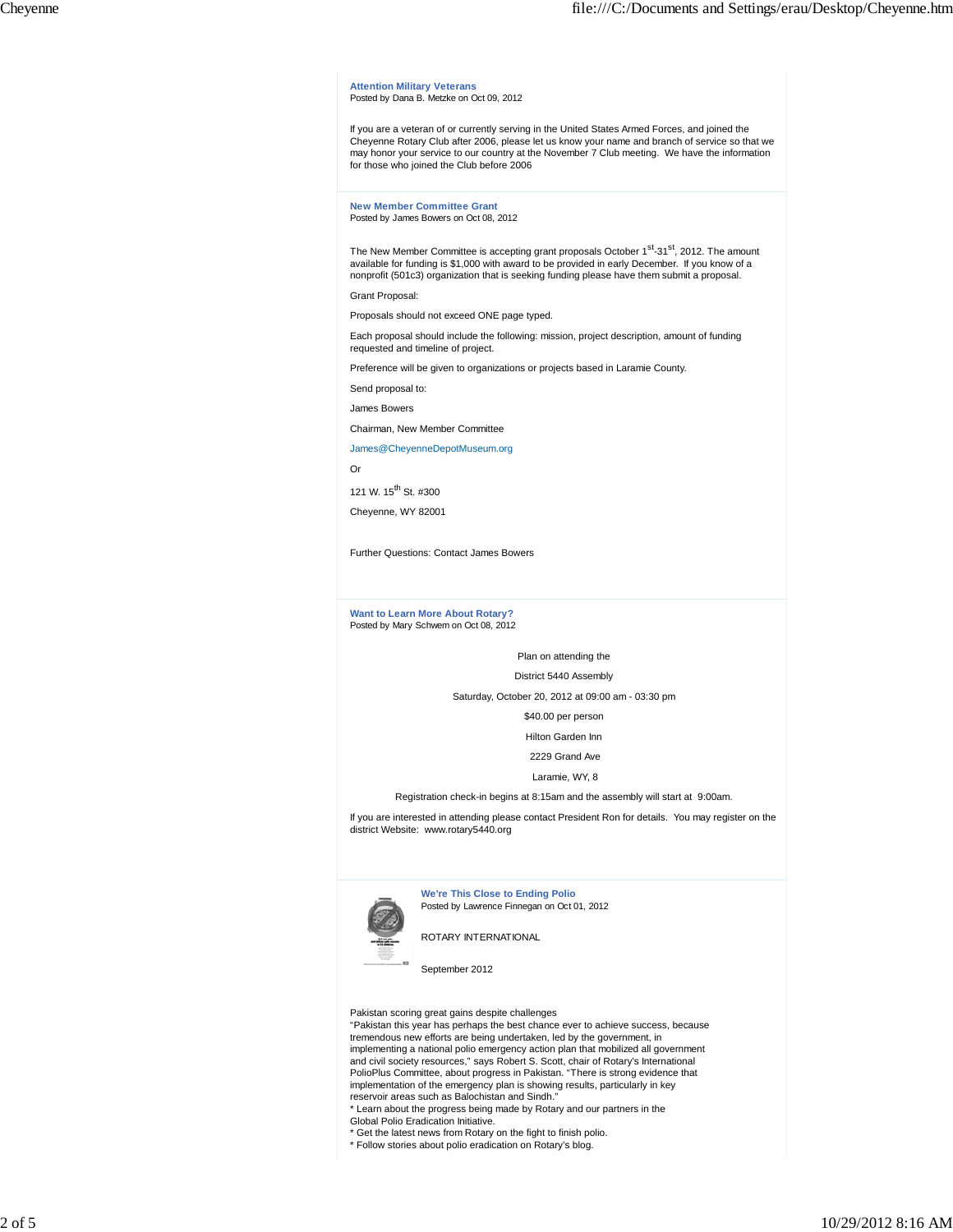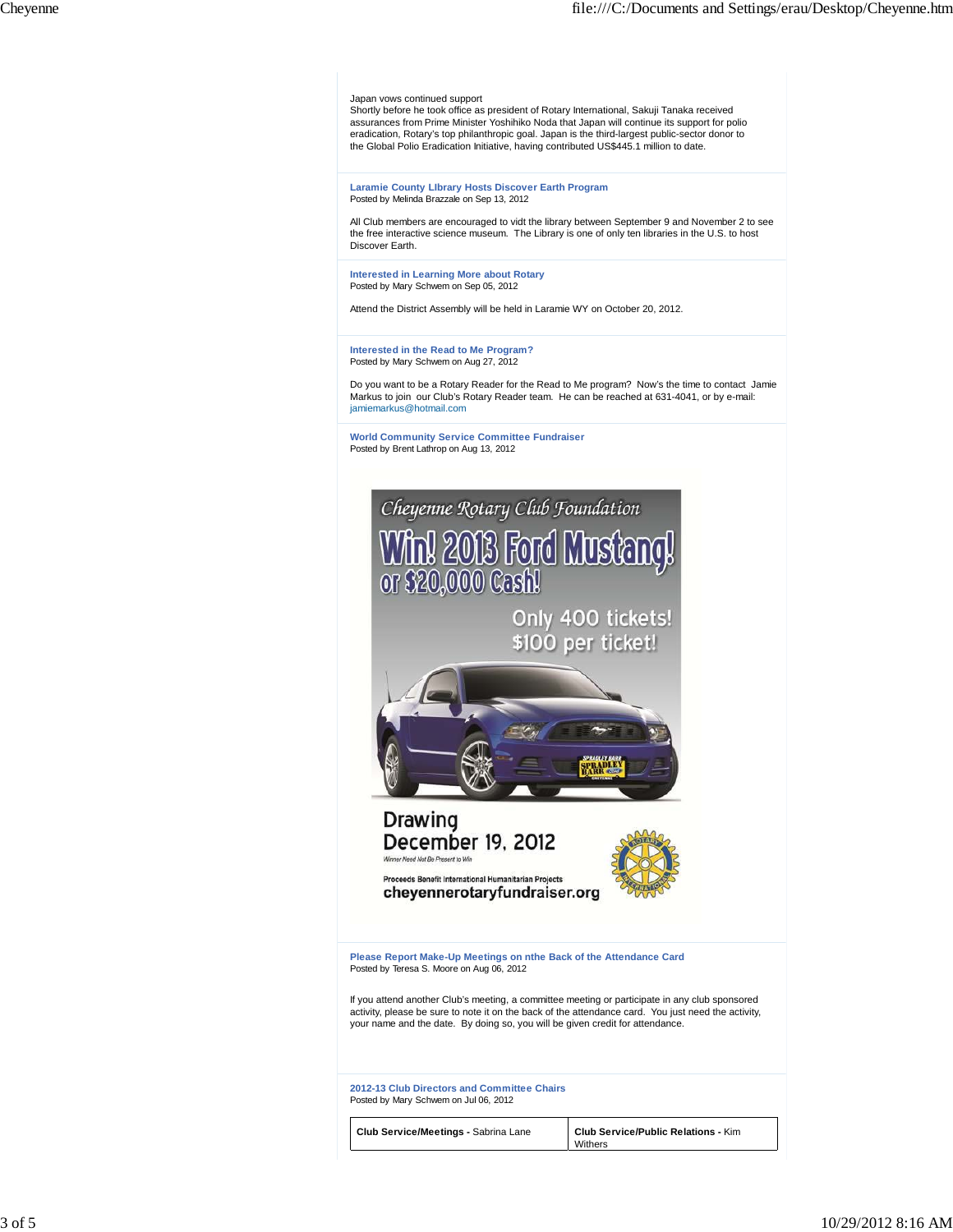| <b>Programs - Brittany Ashby</b>                                  |                                                                    |
|-------------------------------------------------------------------|--------------------------------------------------------------------|
|                                                                   | <b>National Honor Society Insert - Amanda</b>                      |
| Invocation - Janet Lewis                                          | Esch<br>Media/Photographer - Katharine                             |
| Music- Sylvia Hackl                                               | Kunz-Wilkinson                                                     |
| Valentine's Day Lunch - Darcee Snider                             | Website - Mary Schwem                                              |
| Historian - Dave Foreman                                          | COG - Mary Schwem                                                  |
| <b>Banners - Jeannie Martinez</b><br><b>By-Laws - Scott Meier</b> | <b>Club Directory - Tim Ellis, Mick Finnegan,</b><br>Ed Wallace    |
|                                                                   | We Care - Mary Carroll                                             |
|                                                                   | Facebook - Brittany Ashby                                          |
|                                                                   | Radio & Print PSA's - David Bush                                   |
|                                                                   | Television PSA's - Lee Wagner                                      |
| <b>Club Service/Activities - Randy Ford</b>                       | New Generations/RYLA - Chris Church                                |
| Cranium Cup - Lee Wagner                                          | <b>Highway Cleanup - Wayne Johnson</b>                             |
| New Projects - Bob Womack                                         | RYLA - Lori Schoene                                                |
| <b>Polio Plus - Mick Finnegan</b>                                 | Young RYLA - Sharon Green                                          |
| Rotarian Spotlight - Harry LaBonde                                | LCCC Rotaract - Jerri Griego                                       |
| Peaches - Derek Baker                                             | <b>Community Rotaract - George McIlvaine</b><br>/ Darcee<br>Snider |
|                                                                   | <b>Interact - Ted Adams</b>                                        |
| Memebership/Vocational Service - Lori<br>Millin                   | <b>Community Service - Derek Baker</b>                             |
|                                                                   | St. Patrick's Day Lunch - Chris McRady                             |
| Rotary 101 Orientation - Bill Gentle (Chair),<br>Lucie Osborn     | <b>Rural Appreciation - Phil Rosenlund</b>                         |
| <b>New Member - James Bowers</b>                                  | <b>Discretionary Giving - Dave Cook</b>                            |
| Career Day - Katharine Wilkinson                                  | VA Santa Visit - Billie Addleman                                   |
| Rotary Party - Lori Millin                                        | <b>Meals on Wheels - Rod Hartshorn</b>                             |
| Teacher of the Month - Jamie Markus                               |                                                                    |
| <b>International Service - Ann Nelson</b>                         | Community Service/Education - Don Day                              |
| <b>World Community Service - Brent Lathrop</b>                    | <b>Student of the Month</b> - Robyn Sims                           |
| Rotary International Foundation - Roger                           | National Honor Society - Donna Beaman                              |
| Schreiner                                                         | Read to Me - Jamie Markus                                          |
| World Peace Fellow/Amb. Scholarship -<br>Lucie Osborn             | <b>Dictionaries</b> - Brittany Ashby                               |
| Picnic - Chris McRady                                             |                                                                    |
| New Generations/Youth - Anne Miller                               | <b>Nominating Committee</b>                                        |
|                                                                   | Co-Chairs: Jim Applegate, Fred Baggs                               |
|                                                                   |                                                                    |
| <b>Christmas Party - James Bowers</b>                             |                                                                    |
| Four Way Test Scholarship - Eric Todd                             |                                                                    |
| Youth Exchange - Beth Van De Wege                                 |                                                                    |
| Summer Youth Exchange - Beth Van De<br>Wege                       |                                                                    |

**Club Service Opportunity** Posted by Mary Schwem on Jul 02, 2012

Looking for an alternate pianist to provide musical accompaniment when our regular pianist, Marilyn, is unable to do so.